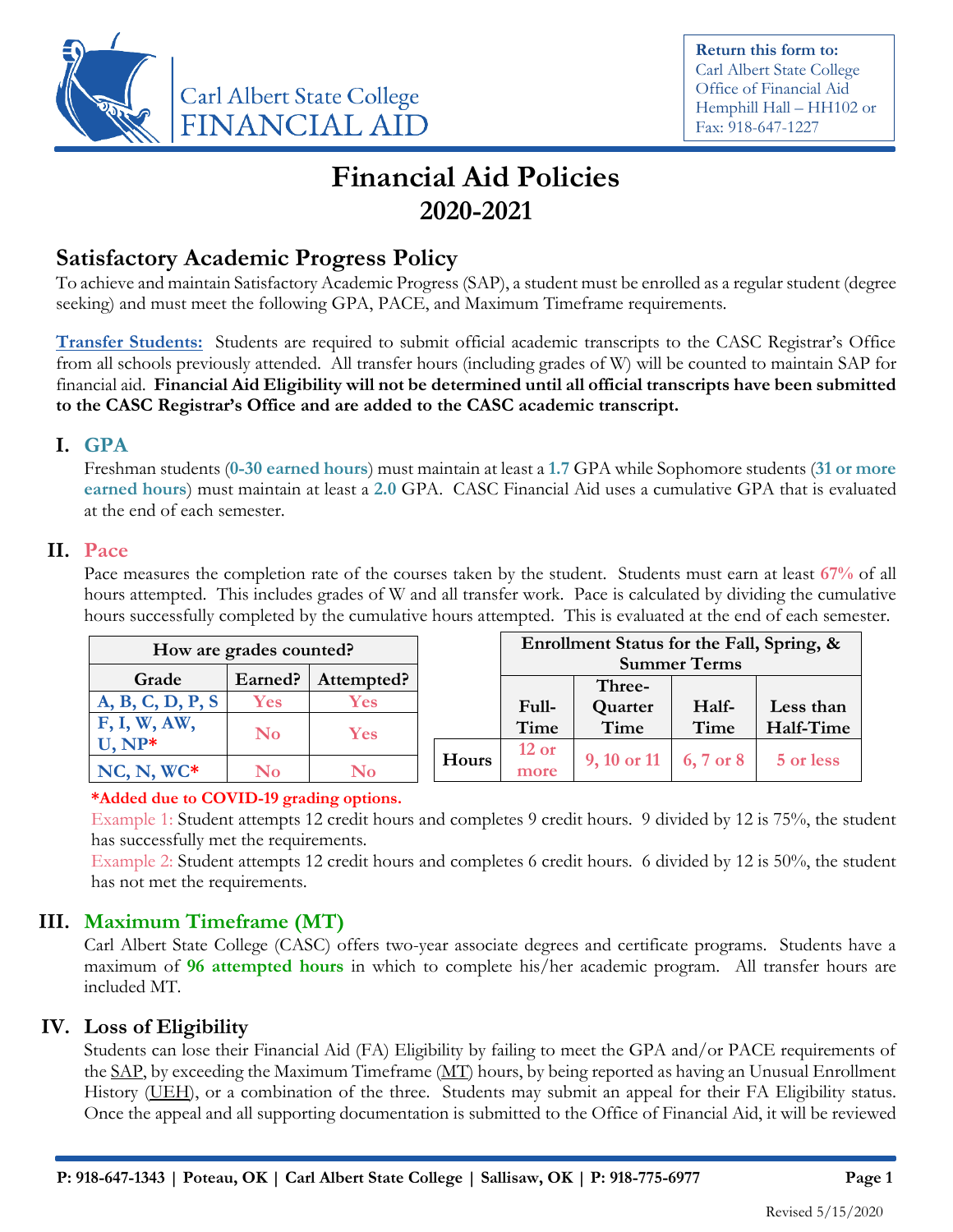by the Financial Aid Committee. The Financial Aid Committee will meet at least twice a semester to review appeals. Students will be notified of the committee's decision through their CASC email.

- **a) Eligibility Loss by SAP:** Students who fail to achieve Satisfactory Academic Progress for two consecutive semesters will lose their Financial Aid Eligibility. This will be in effect until the student meets all the requirements of the SAP Policy. Students who wish to appeal their FA Eligibility status must submit the Satisfactory Academic Progress Appeal and Degree Evaluation forms explaining in detail the circumstances that caused them to fail to meet SAP *and* what has changed to allow the student to regain SAP. If the Committee approves the appeal, the student will be placed on either Financial Aid Probation or an Academic Plan and will be eligible to receive financial aid only for the courses approved on their Degree Evaluation.
- **b) Eligibility Loss by MT:** Students who exceed the maximum number of attempted hours (96) will lose their Financial Aid Eligibility. Students who wish to appeal their FA Eligibility status must submit the Maximum Timeframe Appeal and Degree Evaluation forms explaining in detail why they have reached the maximum number of hours *and* what they plan to pursue if they regain their FA Eligibility. If the Committee approves the appeal, students will be eligible to receive financial aid only for the courses approved on their Degree Evaluation. **Students enrolled in either the Nursing or Physical Therapy Assistant programs are automatically approved and do not have to be reviewed by the FA Committee.**
- **c) Eligibility Loss by UEH:** Due to the Department of Education's efforts to prevent fraud and abuse in the Federal Pell Grant Program, they are identifying students with a UEH. An example of a UEH is where the student attends an institution long enough to receive a Title IV refund, leaves without completing the enrollment period, enrolls at another institution, and repeats the pattern of remaining just long enough to receive another Title IV refund without having earned any academic credit. Students flagged with a UEH are reviewed and either cleared and continue to receive Title IV aid or ruled to be at fault and lose their FA Eligibility. Students who wish to appeal their eligibility status must submit the Unusual Enrollment History Appeal Form. If the Committee approves the appeal, the student will be eligible to receive Title IV aid and may be placed on an Academic Plan.

**Financial Aid Warning:** Students who fail to achieve SAP will be placed on Financial Aid Warning. During the warning semester, students may continue to receive Title IV funds and/or State Grant funds. The warning semester is in effect for one payment period (semester). At the end of the warning semester, students must meet all the requirements of the SAP Policy. If at the end of the warning semester, students fail to meet the requirements for SAP, they will no longer be eligible to receive aid.

**Financial Aid Probation:** Students are placed on Financial Aid Probation if the FA Committee determines that the student should be able to meet all the requirements of the SAP Policy by the end of one payment period (semester). Students are allowed to receive Title IV funds and/or State Grant funds while on Probation. At the end of the probationary semester, the student must be meeting all the requirements of the SAP Policy or he/she will again not be eligible to receive financial aid until he/she is meeting all the requirements of the SAP Policy or is granted an additional appeal. **Financial Aid Probation is separate from Academic Probation.**

**Academic Plan:** Students are placed on an Academic Plan if the FA Committee approves the appeal and determines that the student will require more than one payment period to meet all the requirements of the SAP Policy. Each Academic Plan will be developed on a case-by-case basis with the student. The student's progress will be reviewed at the end of each payment period to determine if the student is meeting all the requirements of the SAP Policy and the requirements of the Academic Plan (if applicable). If the student is meeting all the requirements of the SAP Policy, he/she will be in good standing and will be eligible to continue receiving Title IV aid. If the student is not meeting all the requirements of the SAP Policy, but is meeting the requirements of the Academic Plan, the student is eligible to continue receiving Title IV aid as long as he/she continues to meet the requirements specified in the Academic Plan. If the student fails to meet all the requirements of the Academic Plan, he/she will again lose FA Eligibility.

**Academic Plan students must appeal to change degree plans and will only receive financial aid for classes needed to complete his/her degree.**